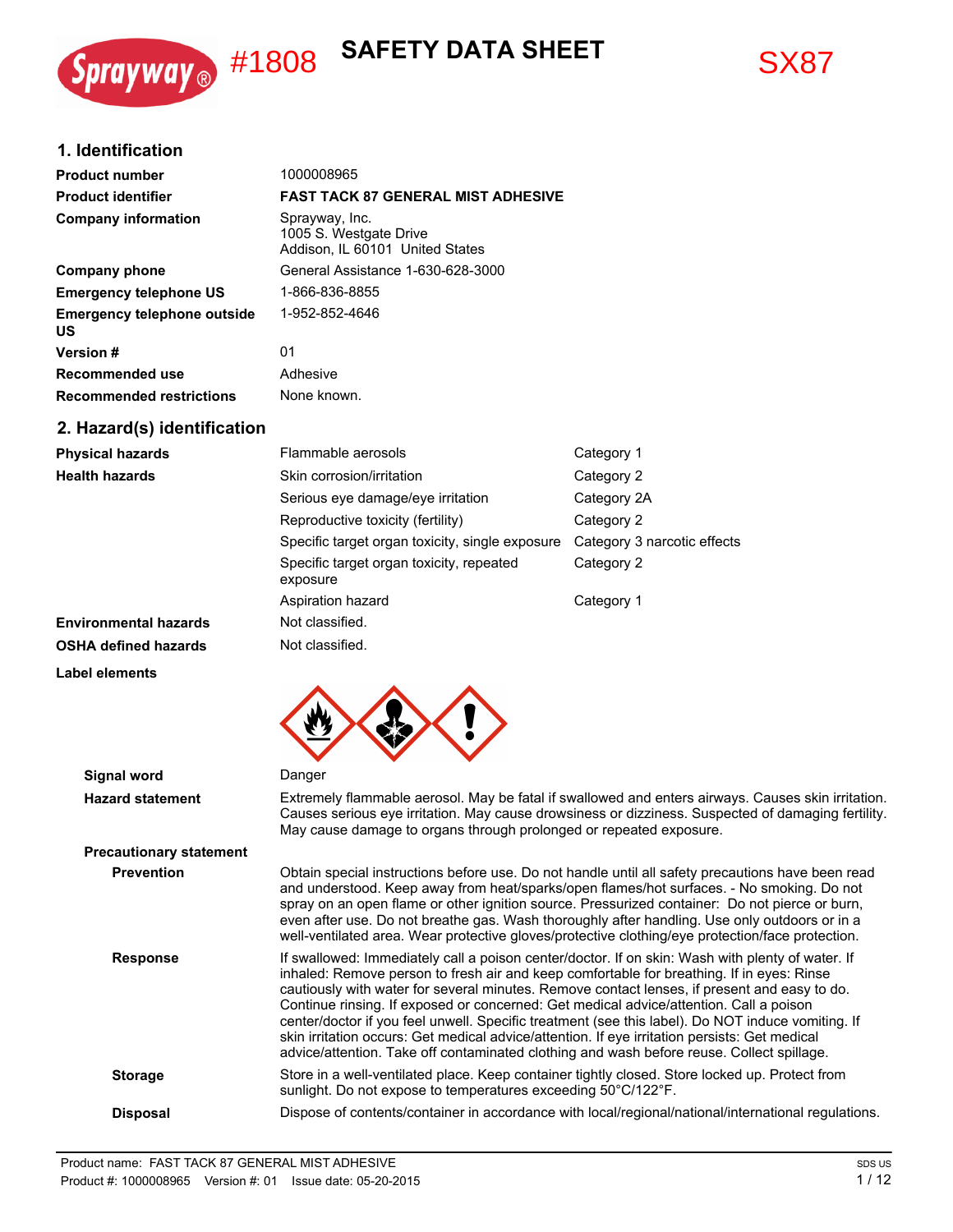# **3. Composition/information on ingredients**

## **Mixtures**

| <b>Chemical name</b>                     | Common name and synonyms | <b>CAS number</b> | %          |
|------------------------------------------|--------------------------|-------------------|------------|
| Acetone                                  |                          | 67-64-1           | $10 - 20$  |
| <b>Butane</b>                            |                          | 106-97-8          | $10 - 20$  |
| Dimethyl Ether                           |                          | 115-10-6          | $10 - 20$  |
| n-Hexane                                 |                          | 110-54-3          | $10 - 20$  |
| Cyclohexane                              |                          | 110-82-7          | $2.5 - 10$ |
| Isobutane                                |                          | 75-28-5           | $2.5 - 10$ |
| Propane                                  |                          | 74-98-6           | $2.5 - 10$ |
| Other components below reportable levels |                          |                   | $10 - 20$  |

\*Designates that a specific chemical identity and/or percentage of composition has been withheld as a trade secret.

## **4. First-aid measures**

| <b>Inhalation</b>                                                            | Remove victim to fresh air and keep at rest in a position comfortable for breathing. Call a POISON<br>CENTER or doctor/physician if you feel unwell.                                                                                                                                                                                                                                                           |  |
|------------------------------------------------------------------------------|----------------------------------------------------------------------------------------------------------------------------------------------------------------------------------------------------------------------------------------------------------------------------------------------------------------------------------------------------------------------------------------------------------------|--|
| <b>Skin contact</b>                                                          | Take off immediately all contaminated clothing. Rinse skin with water/shower. Get medical<br>attention if irritation develops and persists. Wash clothing separately before reuse.                                                                                                                                                                                                                             |  |
| Eye contact                                                                  | Immediately flush eyes with plenty of water for at least 15 minutes. Remove contact lenses, if<br>present and easy to do. Continue rinsing. Get medical attention if irritation develops and persists.                                                                                                                                                                                                         |  |
| Ingestion                                                                    | Call a physician or poison control center immediately. Rinse mouth. Do not induce vomiting. If<br>vomiting occurs, keep head low so that stomach content doesn't get into the lungs.                                                                                                                                                                                                                           |  |
| <b>Most important</b><br>symptoms/effects, acute and<br>delayed              | Causes serious eye irritation. Irritation of nose and throat. Aspiration may cause pulmonary edema<br>and pneumonitis. Symptoms may include stinging, tearing, redness, swelling, and blurred vision.<br>Vapors have a narcotic effect and may cause headache, fatigue, dizziness and nausea. Skin<br>irritation. May cause redness and pain. Prolonged exposure may cause chronic effects.                    |  |
| Indication of immediate<br>medical attention and special<br>treatment needed | Provide general supportive measures and treat symptomatically. Keep victim under observation.<br>Symptoms may be delayed.                                                                                                                                                                                                                                                                                      |  |
| <b>General information</b>                                                   | Take off all contaminated clothing immediately. IF exposed or concerned: Get medical<br>advice/attention. If you feel unwell, seek medical advice (show the label where possible). Ensure<br>that medical personnel are aware of the material(s) involved, and take precautions to protect<br>themselves. Show this safety data sheet to the doctor in attendance. Wash contaminated clothing<br>before reuse. |  |
| 5. Fire-fighting measures                                                    |                                                                                                                                                                                                                                                                                                                                                                                                                |  |
| Suitable extinguishing media                                                 | Alcohol resistant foam. Water fog. Dry chemical powder. Carbon dioxide (CO2).                                                                                                                                                                                                                                                                                                                                  |  |
| Unsuitable extinguishing<br>media                                            | Do not use water jet as an extinguisher, as this will spread the fire.                                                                                                                                                                                                                                                                                                                                         |  |
| Specific hazards arising from<br>the chemical                                | Contents under pressure. Pressurized container may explode when exposed to heat or flame.<br>During fire, gases hazardous to health may be formed.                                                                                                                                                                                                                                                             |  |
| Special protective equipment<br>and precautions for firefighters             | Firefighters must use standard protective equipment including flame retardant coat, helmet with<br>face shield, gloves, rubber boots, and in enclosed spaces, SCBA.                                                                                                                                                                                                                                            |  |
| <b>Fire-fighting</b><br>equipment/instructions                               | Move containers from fire area if you can do so without risk. Containers should be cooled with<br>water to prevent vapor pressure build up. For massive fire in cargo area, use unmanned hose<br>holder or monitor nozzles, if possible. If not, withdraw and let fire burn out.                                                                                                                               |  |
| <b>Specific methods</b>                                                      | Use standard firefighting procedures and consider the hazards of other involved materials. Move<br>containers from fire area if you can do so without risk. In the event of fire and/or explosion do not<br>breathe fumes.                                                                                                                                                                                     |  |
| <b>General fire hazards</b>                                                  | Extremely flammable aerosol.                                                                                                                                                                                                                                                                                                                                                                                   |  |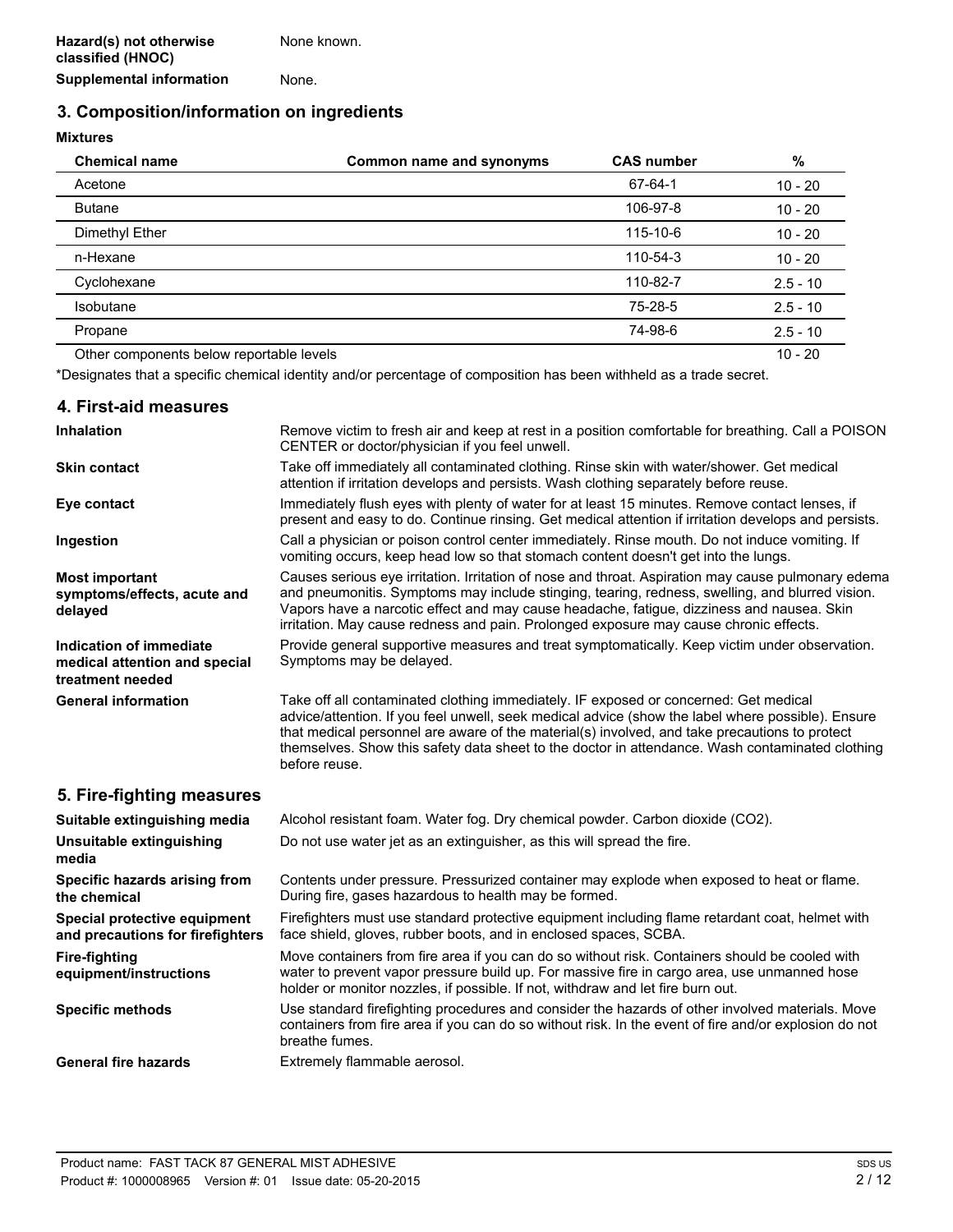# **6. Accidental release measures**

| Personal precautions,<br>protective equipment and<br>emergency procedures | Keep unnecessary personnel away. Keep people away from and upwind of spill/leak. Keep out of<br>low areas. Eliminate all ignition sources (no smoking, flares, sparks, or flames in immediate area).<br>Wear appropriate protective equipment and clothing during clean-up. Do not breathe gas. Do not<br>touch damaged containers or spilled material unless wearing appropriate protective clothing.<br>Ventilate closed spaces before entering them. Local authorities should be advised if significant<br>spillages cannot be contained. For personal protection, see section 8 of the SDS.                                                                                                                                                                                                                                                                                                                                                                                                                                                                                                                     |
|---------------------------------------------------------------------------|---------------------------------------------------------------------------------------------------------------------------------------------------------------------------------------------------------------------------------------------------------------------------------------------------------------------------------------------------------------------------------------------------------------------------------------------------------------------------------------------------------------------------------------------------------------------------------------------------------------------------------------------------------------------------------------------------------------------------------------------------------------------------------------------------------------------------------------------------------------------------------------------------------------------------------------------------------------------------------------------------------------------------------------------------------------------------------------------------------------------|
| <b>Methods and materials for</b><br>containment and cleaning up           | Refer to attached safety data sheets and/or instructions for use. Eliminate all ignition sources (no<br>smoking, flares, sparks, or flames in immediate area). Eliminate all ignition sources (no smoking,<br>flares, sparks or flames in immediate area). Keep combustibles (wood, paper, oil, etc.) away from<br>spilled material. Stop leak if you can do so without risk. Move the cylinder to a safe and open area<br>if the leak is irreparable. Isolate area until gas has dispersed. Prevent entry into waterways, sewer,<br>basements or confined areas. Following product recovery, flush area with water. Wipe up with<br>absorbent material (e.g. cloth, fleece). Clean surface thoroughly to remove residual contamination.<br>For waste disposal, see section 13 of the SDS.                                                                                                                                                                                                                                                                                                                          |
| <b>Environmental precautions</b>                                          | Environmental manager must be informed of all major releases. Avoid release to the environment.<br>Inform appropriate managerial or supervisory personnel of all environmental releases. Prevent<br>further leakage or spillage if safe to do so. Avoid discharge into drains, water courses or onto the<br>ground.                                                                                                                                                                                                                                                                                                                                                                                                                                                                                                                                                                                                                                                                                                                                                                                                 |
| 7. Handling and storage                                                   |                                                                                                                                                                                                                                                                                                                                                                                                                                                                                                                                                                                                                                                                                                                                                                                                                                                                                                                                                                                                                                                                                                                     |
| Precautions for safe handling                                             | Obtain special instructions before use. Do not handle until all safety precautions have been read<br>and understood. Pressurized container: Do not pierce or burn, even after use. Do not use if spray<br>button is missing or defective. Do not spray on a naked flame or any other incandescent material.<br>Do not smoke while using or until sprayed surface is thoroughly dry. Do not cut, weld, solder, drill,<br>grind, or expose containers to heat, flame, sparks, or other sources of ignition. Avoid contact with<br>skin, eyes and clothing. All equipment used when handling the product must be grounded. Use<br>non-sparking tools and explosion-proof equipment. Do not re-use empty containers. Do not<br>breathe gas. Avoid contact with eyes, skin, and clothing. Use only in well-ventilated areas. Should<br>be handled in closed systems, if possible. Pregnant or breastfeeding women must not handle this<br>product. Wear appropriate personal protective equipment. Wash hands thoroughly after handling.<br>Avoid release to the environment. Observe good industrial hygiene practices. |
| <b>Conditions for safe storage,</b>                                       | Level 3 Aerosol.                                                                                                                                                                                                                                                                                                                                                                                                                                                                                                                                                                                                                                                                                                                                                                                                                                                                                                                                                                                                                                                                                                    |
| including any incompatibilities                                           | Store locked up. Pressurized container. Protect from sunlight and do not expose to temperatures<br>exceeding 50°C/122 °F. Do not puncture, incinerate or crush. Do not handle or store near an open<br>flame, heat or other sources of ignition. This material can accumulate static charge which may<br>cause spark and become an ignition source. Store in a well-ventilated place. Refrigeration                                                                                                                                                                                                                                                                                                                                                                                                                                                                                                                                                                                                                                                                                                                 |

# **8. Exposure controls/personal protection**

## **Occupational exposure limits**

# **US. OSHA Specifically Regulated Substances (29 CFR 1910.1001-1050) Components Components Value** Dimethyl Ether (CAS STEL 2 ppm 115-10-6) TWA 0.75 ppm **US. OSHA Table Z-1 Limits for Air Contaminants (29 CFR 1910.1000) Components Type Value** Acetone (CAS 67-64-1) PEL 2400 mg/m3 1000 ppm Cyclohexane (CAS 1050 mg/m3 110-82-7)

|                                                                                        | TWA         | $0.75$ ppm   |  |
|----------------------------------------------------------------------------------------|-------------|--------------|--|
| US. OSHA Table Z-1 Limits for Air Contaminants (29 CFR 1910.1000)<br><b>Components</b> | <b>Type</b> | <b>Value</b> |  |
| Acetone (CAS 67-64-1)                                                                  | <b>PEL</b>  | 2400 mg/m3   |  |
|                                                                                        |             | 1000 ppm     |  |
| Cyclohexane (CAS<br>$110-82-7$                                                         | <b>PEL</b>  | 1050 mg/m3   |  |
|                                                                                        |             | 300 ppm      |  |
| n-Hexane (CAS 110-54-3)                                                                | <b>PEL</b>  | 1800 mg/m3   |  |
|                                                                                        |             | 500 ppm      |  |
| Propane (CAS 74-98-6)                                                                  | <b>PEL</b>  | 1800 mg/m3   |  |
|                                                                                        |             | 1000 ppm     |  |
| <b>US. ACGIH Threshold Limit Values</b>                                                |             |              |  |
| <b>Components</b>                                                                      | <b>Type</b> | <b>Value</b> |  |
| Acetone (CAS 67-64-1)                                                                  | <b>STEL</b> | 750 ppm      |  |
|                                                                                        | TWA         | 500 ppm      |  |

recommended. Store away from incompatible materials (see Section 10 of the SDS).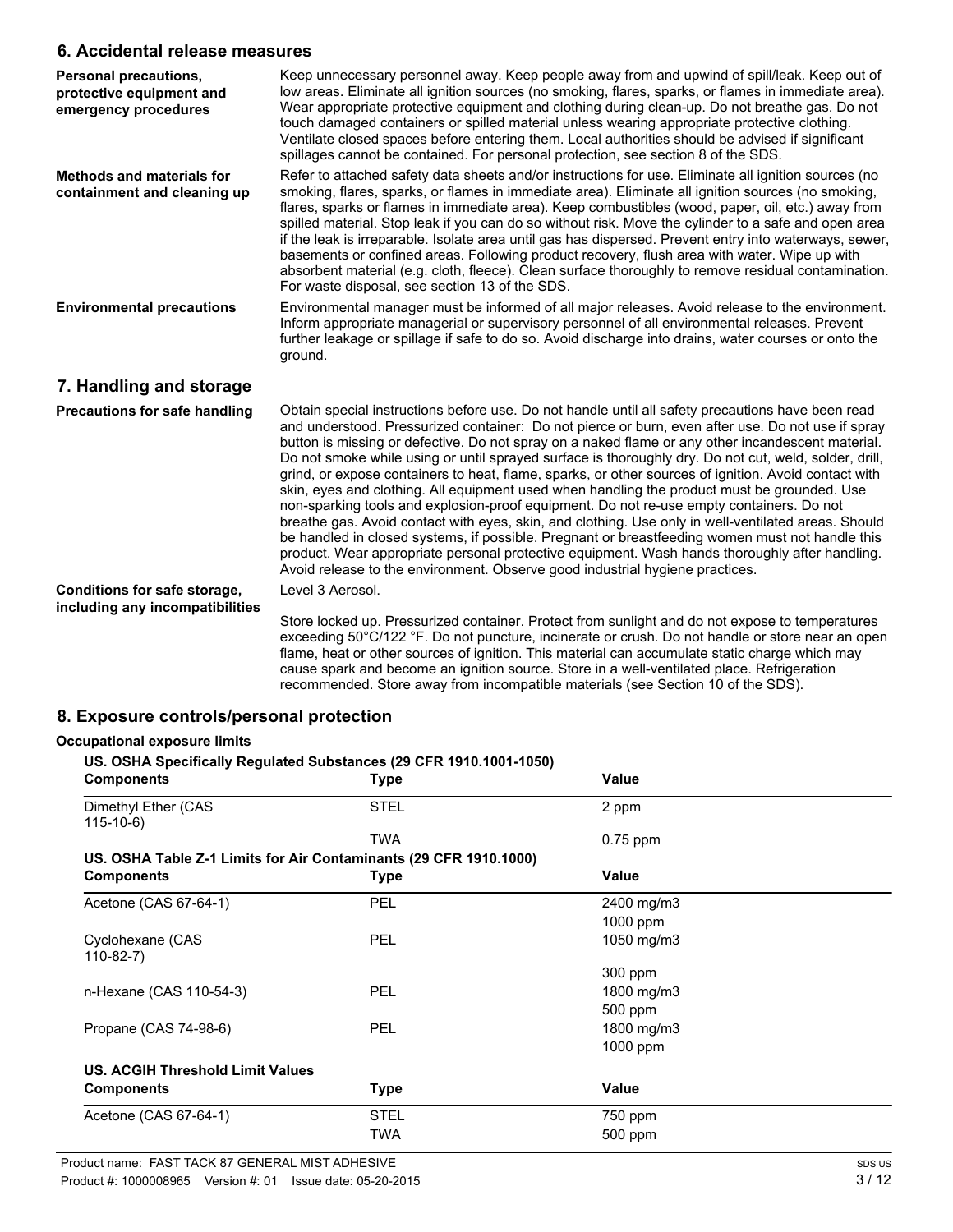| <b>US. ACGIH Threshold Limit Values</b><br><b>Components</b>                  |         | <b>Type</b> |                                                      |                 | <b>Value</b>                                                                                                                                                                                    |
|-------------------------------------------------------------------------------|---------|-------------|------------------------------------------------------|-----------------|-------------------------------------------------------------------------------------------------------------------------------------------------------------------------------------------------|
| Butane (CAS 106-97-8)                                                         |         | <b>STEL</b> |                                                      |                 | 1000 ppm                                                                                                                                                                                        |
| Cyclohexane (CAS                                                              |         | <b>TWA</b>  |                                                      |                 | 100 ppm                                                                                                                                                                                         |
| $110-82-7$                                                                    |         |             |                                                      |                 |                                                                                                                                                                                                 |
| Dimethyl Ether (CAS<br>$115-10-6$                                             |         | Ceiling     |                                                      |                 | $0.3$ ppm                                                                                                                                                                                       |
| Isobutane (CAS 75-28-5)                                                       |         | <b>STEL</b> |                                                      |                 | 1000 ppm                                                                                                                                                                                        |
| n-Hexane (CAS 110-54-3)                                                       |         | <b>TWA</b>  |                                                      |                 | 50 ppm                                                                                                                                                                                          |
| US. NIOSH: Pocket Guide to Chemical Hazards                                   |         |             |                                                      |                 |                                                                                                                                                                                                 |
| <b>Components</b>                                                             |         | <b>Type</b> |                                                      |                 | <b>Value</b>                                                                                                                                                                                    |
| Acetone (CAS 67-64-1)                                                         |         | <b>TWA</b>  |                                                      |                 | 590 mg/m3                                                                                                                                                                                       |
|                                                                               |         |             |                                                      |                 | 250 ppm                                                                                                                                                                                         |
| Butane (CAS 106-97-8)                                                         |         | <b>TWA</b>  |                                                      |                 | 1900 mg/m3                                                                                                                                                                                      |
|                                                                               |         |             |                                                      |                 | 800 ppm                                                                                                                                                                                         |
| Cyclohexane (CAS                                                              |         | <b>TWA</b>  |                                                      |                 | 1050 mg/m3                                                                                                                                                                                      |
| $110-82-7)$                                                                   |         |             |                                                      |                 |                                                                                                                                                                                                 |
| Dimethyl Ether (CAS                                                           |         | Ceiling     |                                                      |                 | 300 ppm<br>$0.1$ ppm                                                                                                                                                                            |
| $115-10-6$                                                                    |         |             |                                                      |                 |                                                                                                                                                                                                 |
|                                                                               |         | <b>TWA</b>  |                                                      |                 | $0.016$ ppm                                                                                                                                                                                     |
| Isobutane (CAS 75-28-5)                                                       |         | <b>TWA</b>  |                                                      |                 | 1900 mg/m3                                                                                                                                                                                      |
|                                                                               |         |             |                                                      |                 | 800 ppm                                                                                                                                                                                         |
| n-Hexane (CAS 110-54-3)                                                       |         | <b>TWA</b>  |                                                      |                 | 180 mg/m3                                                                                                                                                                                       |
|                                                                               |         |             |                                                      |                 | 50 ppm                                                                                                                                                                                          |
| Propane (CAS 74-98-6)                                                         |         | <b>TWA</b>  |                                                      |                 | 1800 mg/m3                                                                                                                                                                                      |
|                                                                               |         |             |                                                      |                 | 1000 ppm                                                                                                                                                                                        |
| US. Workplace Environmental Exposure Level (WEEL) Guides<br><b>Components</b> |         | <b>Type</b> |                                                      |                 | <b>Value</b>                                                                                                                                                                                    |
| Dimethyl Ether (CAS                                                           |         | <b>TWA</b>  |                                                      |                 | 1880 mg/m3                                                                                                                                                                                      |
| $115-10-6$                                                                    |         |             |                                                      |                 |                                                                                                                                                                                                 |
|                                                                               |         |             |                                                      |                 | 1000 ppm                                                                                                                                                                                        |
| <b>Biological limit values</b>                                                |         |             |                                                      |                 |                                                                                                                                                                                                 |
| <b>ACGIH Biological Exposure Indices</b><br><b>Components</b>                 | Value   |             | <b>Determinant</b>                                   | <b>Specimen</b> | <b>Sampling Time</b>                                                                                                                                                                            |
|                                                                               |         |             |                                                      |                 |                                                                                                                                                                                                 |
| Acetone (CAS 67-64-1)                                                         | 50 mg/l |             | Acetone                                              | Urine           | $\star$                                                                                                                                                                                         |
| n-Hexane (CAS 110-54-3) 0.4 mg/l                                              |         |             | 2,5-Hexanedio<br>n, without                          | Urine           |                                                                                                                                                                                                 |
|                                                                               |         |             | hydrolysis                                           |                 |                                                                                                                                                                                                 |
| * - For sampling details, please see the source document.                     |         |             |                                                      |                 |                                                                                                                                                                                                 |
| <b>Exposure guidelines</b>                                                    |         |             |                                                      |                 |                                                                                                                                                                                                 |
| US - California OELs: Skin designation                                        |         |             |                                                      |                 |                                                                                                                                                                                                 |
| n-Hexane (CAS 110-54-3)                                                       |         |             |                                                      |                 | Can be absorbed through the skin.                                                                                                                                                               |
| US ACGIH Threshold Limit Values: Skin designation                             |         |             |                                                      |                 |                                                                                                                                                                                                 |
| n-Hexane (CAS 110-54-3)                                                       |         |             |                                                      |                 | Can be absorbed through the skin.                                                                                                                                                               |
| Appropriate engineering                                                       |         |             |                                                      |                 | Explosion-proof general and local exhaust ventilation. Good general ventilation (typically 10 air                                                                                               |
| controls                                                                      |         |             |                                                      |                 | changes per hour) should be used. Ventilation rates should be matched to conditions. If                                                                                                         |
|                                                                               |         |             |                                                      |                 | applicable, use process enclosures, local exhaust ventilation, or other engineering controls to                                                                                                 |
|                                                                               |         |             |                                                      |                 | maintain airborne levels below recommended exposure limits. If exposure limits have not been<br>established, maintain airborne levels to an acceptable level. Eye wash facilities and emergency |
|                                                                               |         |             | shower must be available when handling this product. |                 |                                                                                                                                                                                                 |
| Individual protection measures, such as personal protective equipment         |         |             |                                                      |                 |                                                                                                                                                                                                 |
| <b>Eye/face protection</b>                                                    |         |             | Wear safety glasses with side shields (or goggles).  |                 |                                                                                                                                                                                                 |
| <b>Hand protection</b>                                                        |         |             | Wear appropriate chemical resistant gloves.          |                 |                                                                                                                                                                                                 |
|                                                                               |         |             |                                                      |                 |                                                                                                                                                                                                 |
| <b>Skin protection</b>                                                        |         |             |                                                      |                 |                                                                                                                                                                                                 |
| <b>Other</b>                                                                  |         |             |                                                      |                 | Wear appropriate chemical resistant clothing. Use of an impervious apron is recommended.                                                                                                        |
| <b>Skin protection</b>                                                        |         |             |                                                      |                 |                                                                                                                                                                                                 |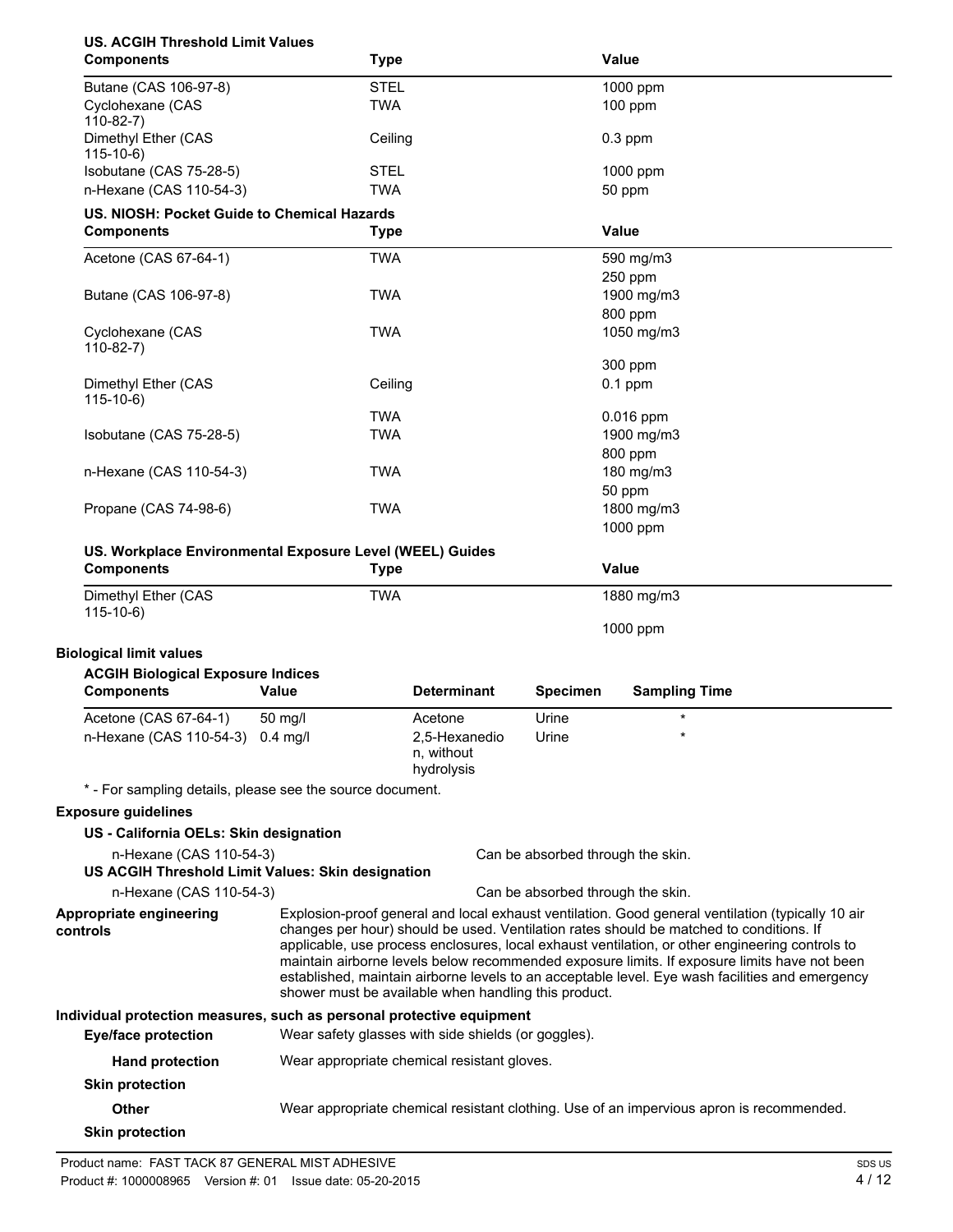| <b>Respiratory protection</b>     | If permissible levels are exceeded use NIOSH mechanical filter / organic vapor cartridge or an<br>air-supplied respirator.                                                                                                                                          |
|-----------------------------------|---------------------------------------------------------------------------------------------------------------------------------------------------------------------------------------------------------------------------------------------------------------------|
| <b>Thermal hazards</b>            | Wear appropriate thermal protective clothing, when necessary.                                                                                                                                                                                                       |
| General hygiene<br>considerations | When using, do not eat, drink or smoke. Always observe good personal hygiene measures, such<br>as washing after handling the material and before eating, drinking, and/or smoking. Routinely<br>wash work clothing and protective equipment to remove contaminants. |

# **9. Physical and chemical properties**

| <b>Appearance</b>                                   |                                                                                            |
|-----------------------------------------------------|--------------------------------------------------------------------------------------------|
| <b>Physical state</b>                               | Gas.                                                                                       |
| Form                                                | Aerosol.                                                                                   |
| Color                                               | Not available.                                                                             |
| Odor                                                | Not available.                                                                             |
| <b>Odor threshold</b>                               | Not available.                                                                             |
| pH                                                  | Not available.                                                                             |
| Melting point/freezing point                        | Not available.                                                                             |
| Initial boiling point and boiling<br>range          | 95.24 °F (35.14 °C) estimated                                                              |
| <b>Flash point</b>                                  | -156.0 °F (-104.4 °C) Propellant estimated                                                 |
| <b>Evaporation rate</b>                             | Not available.                                                                             |
| <b>Flammability (solid, gas)</b>                    | Not available.                                                                             |
| Upper/lower flammability or explosive limits        |                                                                                            |
| <b>Flammability limit - lower</b><br>(%)            | Not available.                                                                             |
| <b>Flammability limit - upper</b><br>(%)            | Not available.                                                                             |
| Explosive limit - lower (%)                         | Not available.                                                                             |
| Explosive limit - upper (%)                         | Not available.                                                                             |
| Vapor pressure                                      | 45 - 65 psig @20C estimated                                                                |
| <b>Vapor density</b>                                | Not available.                                                                             |
| <b>Relative density</b>                             | Not available.                                                                             |
| Solubility(ies)                                     |                                                                                            |
| <b>Solubility (water)</b>                           | Not available.                                                                             |
| <b>Partition coefficient</b><br>(n-octanol/water)   | Not available.                                                                             |
| <b>Auto-ignition temperature</b>                    | Not available.                                                                             |
| <b>Decomposition temperature</b>                    | Not available.                                                                             |
| <b>Viscosity</b>                                    | Not available.                                                                             |
| <b>Other information</b><br><b>Specific gravity</b> | 0.534 estimated                                                                            |
| 10. Stability and reactivity                        |                                                                                            |
| <b>Donotivity</b>                                   | The product is stable and non-reactive under normal conditions of use, storage and transpo |

| <b>Reactivity</b>                            | The product is stable and non-reactive under normal conditions of use, storage and transport.                                                     |
|----------------------------------------------|---------------------------------------------------------------------------------------------------------------------------------------------------|
| <b>Chemical stability</b>                    | Material is stable under normal conditions.                                                                                                       |
| <b>Possibility of hazardous</b><br>reactions | Hazardous polymerization does not occur.                                                                                                          |
| <b>Conditions to avoid</b>                   | Avoid heat, sparks, open flames and other ignition sources. Avoid temperatures exceeding the<br>flash point. Contact with incompatible materials. |
| Incompatible materials                       | Strong oxidizing agents. Nitrates. Fluorine. Chlorine.                                                                                            |
| <b>Hazardous decomposition</b><br>products   | No hazardous decomposition products are known.                                                                                                    |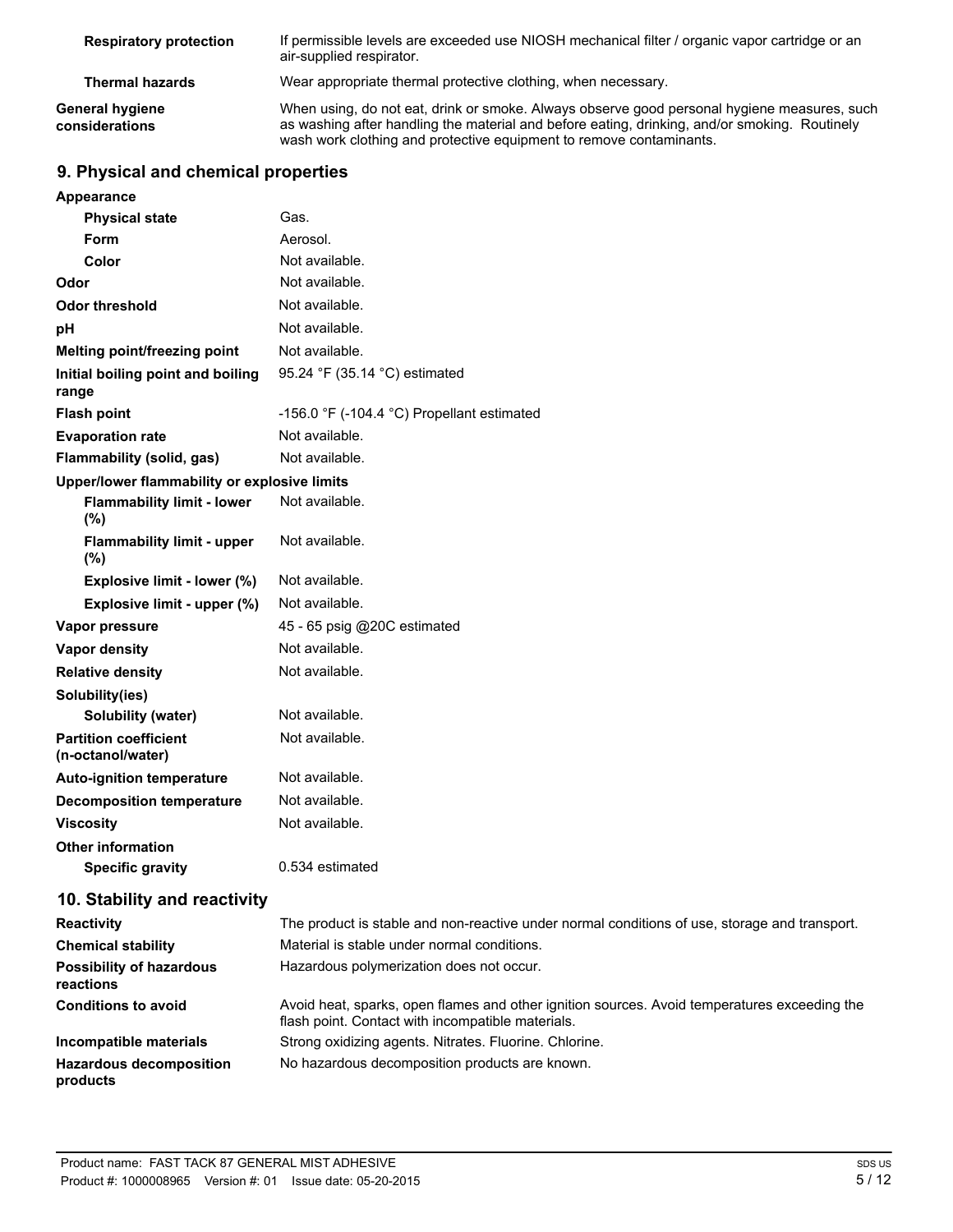# **11. Toxicological information**

| Information on likely routes of exposure                                           |                                                                                                                                                                                                                                                                                                                                                                                                                                                                                                               |                                                                                                 |  |  |  |
|------------------------------------------------------------------------------------|---------------------------------------------------------------------------------------------------------------------------------------------------------------------------------------------------------------------------------------------------------------------------------------------------------------------------------------------------------------------------------------------------------------------------------------------------------------------------------------------------------------|-------------------------------------------------------------------------------------------------|--|--|--|
| Ingestion                                                                          | Droplets of the product aspirated into the lungs through ingestion or vomiting may cause a serious<br>chemical pneumonia. However, ingestion is not likely to be a primary route of occupational<br>exposure. Smallest quantities reaching the lungs through swallowing or subsequent vomiting may<br>result in lung edema or pneumonia.                                                                                                                                                                      |                                                                                                 |  |  |  |
| Inhalation                                                                         | May cause damage to organs through prolonged or repeated exposure by inhalation. May cause<br>drowsiness and dizziness. Headache. Nausea, vomiting.                                                                                                                                                                                                                                                                                                                                                           |                                                                                                 |  |  |  |
| <b>Skin contact</b>                                                                | Causes skin irritation.                                                                                                                                                                                                                                                                                                                                                                                                                                                                                       |                                                                                                 |  |  |  |
| Eye contact                                                                        | Causes serious eye irritation.                                                                                                                                                                                                                                                                                                                                                                                                                                                                                |                                                                                                 |  |  |  |
| Symptoms related to the<br>physical, chemical and<br>toxicological characteristics | If aspirated into lungs during swallowing or vomiting, may cause chemical pneumonia, pulmonary<br>injury or death. Causes serious eye irritation. Irritation of nose and throat. Aspiration may cause<br>pulmonary edema and pneumonitis. Symptoms may include stinging, tearing, redness, swelling,<br>and blurred vision. Skin irritation. May cause redness and pain. Symptoms of overexposure may<br>be headache, dizziness, tiredness, nausea and vomiting. May cause central nervous system<br>effects. |                                                                                                 |  |  |  |
| Information on toxicological effects                                               |                                                                                                                                                                                                                                                                                                                                                                                                                                                                                                               |                                                                                                 |  |  |  |
| <b>Acute toxicity</b>                                                              | usual industrial or commercial handling by trained personnel.                                                                                                                                                                                                                                                                                                                                                                                                                                                 | May be fatal if swallowed and enters airways. Narcotic effects. Expected to be a low hazard for |  |  |  |
| <b>Components</b>                                                                  | <b>Species</b>                                                                                                                                                                                                                                                                                                                                                                                                                                                                                                | <b>Test Results</b>                                                                             |  |  |  |
| Acetone (CAS 67-64-1)                                                              |                                                                                                                                                                                                                                                                                                                                                                                                                                                                                                               |                                                                                                 |  |  |  |
| <b>Acute</b>                                                                       |                                                                                                                                                                                                                                                                                                                                                                                                                                                                                                               |                                                                                                 |  |  |  |
| Dermal                                                                             |                                                                                                                                                                                                                                                                                                                                                                                                                                                                                                               |                                                                                                 |  |  |  |
| LD50                                                                               | Guinea pig                                                                                                                                                                                                                                                                                                                                                                                                                                                                                                    | > 7426 mg/kg, 24 Hours                                                                          |  |  |  |
|                                                                                    |                                                                                                                                                                                                                                                                                                                                                                                                                                                                                                               | > 9.4 ml/kg, 24 Hours                                                                           |  |  |  |
|                                                                                    | Rabbit                                                                                                                                                                                                                                                                                                                                                                                                                                                                                                        | > 7426 mg/kg, 24 Hours                                                                          |  |  |  |
|                                                                                    |                                                                                                                                                                                                                                                                                                                                                                                                                                                                                                               | > 9.4 ml/kg, 24 Hours                                                                           |  |  |  |
| Inhalation                                                                         |                                                                                                                                                                                                                                                                                                                                                                                                                                                                                                               |                                                                                                 |  |  |  |
| <b>LC50</b>                                                                        | Rat                                                                                                                                                                                                                                                                                                                                                                                                                                                                                                           | 55700 ppm, 3 Hours                                                                              |  |  |  |
|                                                                                    |                                                                                                                                                                                                                                                                                                                                                                                                                                                                                                               | 132 mg/l, 3 Hours                                                                               |  |  |  |
|                                                                                    |                                                                                                                                                                                                                                                                                                                                                                                                                                                                                                               | 50.1 mg/l                                                                                       |  |  |  |
| Oral                                                                               |                                                                                                                                                                                                                                                                                                                                                                                                                                                                                                               |                                                                                                 |  |  |  |
| LD50                                                                               | Rat                                                                                                                                                                                                                                                                                                                                                                                                                                                                                                           | 5800 mg/kg                                                                                      |  |  |  |
|                                                                                    |                                                                                                                                                                                                                                                                                                                                                                                                                                                                                                               | $2.2$ ml/kg                                                                                     |  |  |  |
| Butane (CAS 106-97-8)                                                              |                                                                                                                                                                                                                                                                                                                                                                                                                                                                                                               |                                                                                                 |  |  |  |
| <b>Acute</b>                                                                       |                                                                                                                                                                                                                                                                                                                                                                                                                                                                                                               |                                                                                                 |  |  |  |
| Inhalation                                                                         |                                                                                                                                                                                                                                                                                                                                                                                                                                                                                                               |                                                                                                 |  |  |  |
| <b>LC50</b>                                                                        | Mouse                                                                                                                                                                                                                                                                                                                                                                                                                                                                                                         | 1237 mg/l, 120 Minutes                                                                          |  |  |  |
|                                                                                    |                                                                                                                                                                                                                                                                                                                                                                                                                                                                                                               | 52 %, 120 Minutes                                                                               |  |  |  |
|                                                                                    | Rat                                                                                                                                                                                                                                                                                                                                                                                                                                                                                                           | 1355 mg/l                                                                                       |  |  |  |
| Cyclohexane (CAS 110-82-7)                                                         |                                                                                                                                                                                                                                                                                                                                                                                                                                                                                                               |                                                                                                 |  |  |  |
| <b>Acute</b>                                                                       |                                                                                                                                                                                                                                                                                                                                                                                                                                                                                                               |                                                                                                 |  |  |  |
| Dermal                                                                             |                                                                                                                                                                                                                                                                                                                                                                                                                                                                                                               |                                                                                                 |  |  |  |
| LD50                                                                               | Rabbit                                                                                                                                                                                                                                                                                                                                                                                                                                                                                                        | > 2000 mg/kg                                                                                    |  |  |  |

| Rat | > 32880 mg/m3, 4 Hours |
|-----|------------------------|
|     | $> 5540$ ppm, 4 Hours  |
|     |                        |
|     |                        |

2 ppm, 6 Hours

NOEL Rat

 $LC50$ *Inhalation*

Dimethyl Ether (CAS 115-10-6)

*Inhalation* **Acute**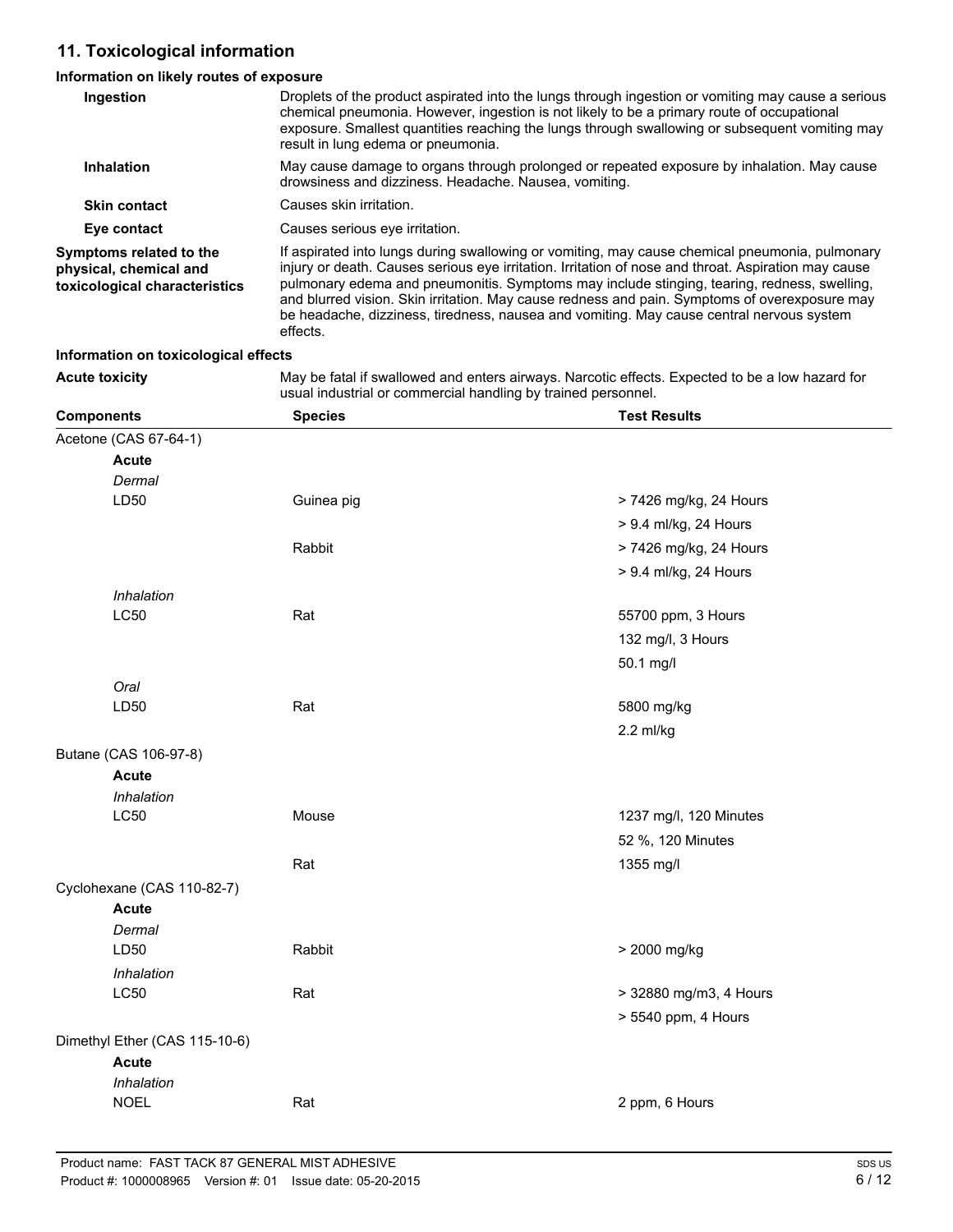| <b>Components</b>                                     | <b>Species</b>                                                                                                                                           | <b>Test Results</b>    |
|-------------------------------------------------------|----------------------------------------------------------------------------------------------------------------------------------------------------------|------------------------|
| Oral                                                  |                                                                                                                                                          |                        |
| LD50                                                  | Rat                                                                                                                                                      | 460 mg/kg              |
| Isobutane (CAS 75-28-5)                               |                                                                                                                                                          |                        |
| <b>Acute</b>                                          |                                                                                                                                                          |                        |
| Inhalation                                            |                                                                                                                                                          |                        |
| <b>LC50</b>                                           | Mouse                                                                                                                                                    | 1237 mg/l, 120 Minutes |
|                                                       |                                                                                                                                                          | 52 %, 120 Minutes      |
|                                                       | Rat                                                                                                                                                      | 1355 mg/l              |
| n-Hexane (CAS 110-54-3)                               |                                                                                                                                                          |                        |
| <b>Acute</b>                                          |                                                                                                                                                          |                        |
| Dermal                                                |                                                                                                                                                          |                        |
| LD50                                                  | Rabbit                                                                                                                                                   | > 2000 mg/kg, 4 Hours  |
|                                                       |                                                                                                                                                          | > 5 ml/kg, 4 Hours     |
| Inhalation                                            |                                                                                                                                                          |                        |
| <b>LC50</b>                                           | Rat                                                                                                                                                      | > 5000 ppm, 24 Hours   |
|                                                       |                                                                                                                                                          | $> 31.86$ mg/l         |
|                                                       |                                                                                                                                                          | 73860 ppm, 4 Hours     |
| Oral                                                  |                                                                                                                                                          |                        |
| LD50                                                  | Rat                                                                                                                                                      | 24 ml/kg               |
|                                                       |                                                                                                                                                          | 24 g/kg                |
|                                                       | Wistar rat                                                                                                                                               | 49 g/kg                |
| Propane (CAS 74-98-6)                                 |                                                                                                                                                          |                        |
| <b>Acute</b>                                          |                                                                                                                                                          |                        |
| Inhalation                                            |                                                                                                                                                          |                        |
| <b>LC50</b>                                           | Mouse                                                                                                                                                    | 1237 mg/l, 120 Minutes |
|                                                       |                                                                                                                                                          | 52 %, 120 Minutes      |
|                                                       | Rat                                                                                                                                                      | 1355 mg/l              |
|                                                       |                                                                                                                                                          | 658 mg/l/4h            |
|                                                       | * Estimates for product may be based on additional component data not shown.                                                                             |                        |
| Skin corrosion/irritation                             | Causes skin irritation.                                                                                                                                  |                        |
| Serious eye damage/eye                                | Causes serious eye irritation.                                                                                                                           |                        |
| <i>irritation</i>                                     |                                                                                                                                                          |                        |
| Respiratory or skin sensitization                     |                                                                                                                                                          |                        |
| <b>Respiratory sensitization</b>                      | Not a respiratory sensitizer.                                                                                                                            |                        |
| <b>Skin sensitization</b>                             | This product is not expected to cause skin sensitization.                                                                                                |                        |
| <b>Germ cell mutagenicity</b>                         | No data available to indicate product or any components present at greater than 0.1% are<br>mutagenic or genotoxic.                                      |                        |
| Carcinogenicity                                       | This product is not considered to be a carcinogen by IARC, ACGIH, NTP, or OSHA.                                                                          |                        |
|                                                       | OSHA Specifically Regulated Substances (29 CFR 1910.1001-1050)                                                                                           |                        |
| Not listed.                                           |                                                                                                                                                          |                        |
| <b>Reproductive toxicity</b>                          | Suspected of damaging fertility or the unborn child.                                                                                                     |                        |
| Specific target organ toxicity -<br>single exposure   | Narcotic effects. May cause drowsiness and dizziness.                                                                                                    |                        |
| Specific target organ toxicity -<br>repeated exposure | May cause damage to organs through prolonged or repeated exposure. Respiratory system.<br>Central nervous system. Eyes. Skin. Peripheral nervous system. |                        |
| <b>Aspiration hazard</b>                              | May be fatal if swallowed and enters airways.                                                                                                            |                        |
| <b>Chronic effects</b>                                | May cause damage to organs through prolonged or repeated exposure.                                                                                       |                        |
| 12 Ecological information                             |                                                                                                                                                          |                        |

# **12. Ecological information**

**Ecotoxicity** Toxic to aquatic life with long lasting effects.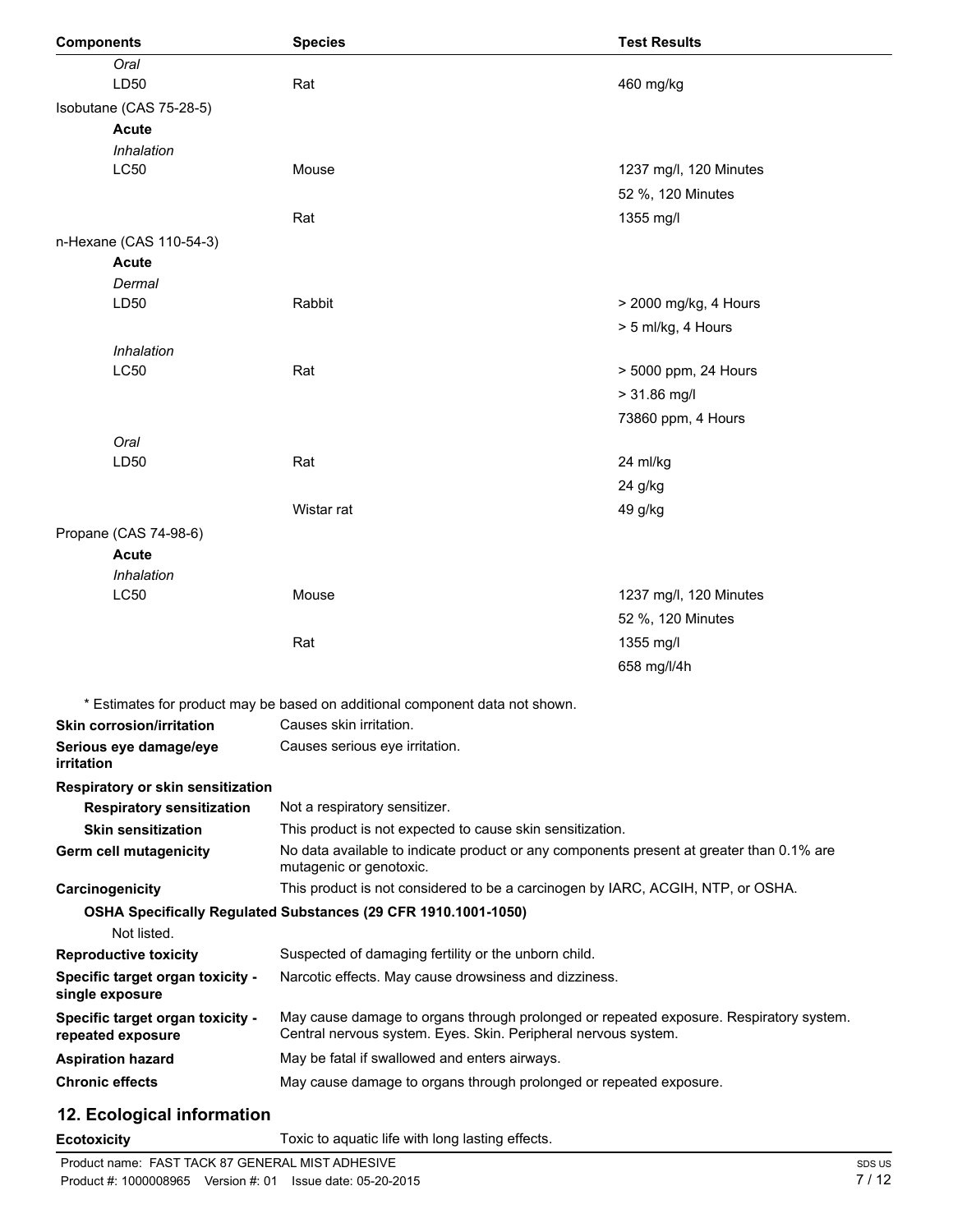| <b>Product</b>                                    |                         | <b>Species</b>                                                                                                                                                                                   | <b>Test Results</b>                 |
|---------------------------------------------------|-------------------------|--------------------------------------------------------------------------------------------------------------------------------------------------------------------------------------------------|-------------------------------------|
| FAST TACK 87 GENERAL MIST ADHESIVE (CAS Mixture)  |                         |                                                                                                                                                                                                  |                                     |
| <b>Aquatic</b><br>Algae                           | IC <sub>50</sub>        | Algae                                                                                                                                                                                            | 5127.6924 mg/L, 72 Hours estimated  |
|                                                   |                         |                                                                                                                                                                                                  |                                     |
| Crustacea                                         | <b>EC50</b>             | Daphnia                                                                                                                                                                                          | 74264.6172 mg/L, 48 Hours estimated |
| <b>Fish</b>                                       | <b>LC50</b>             | Fish                                                                                                                                                                                             | 15.6375 mg/L, 96 Hours estimated    |
| <b>Components</b>                                 |                         | <b>Species</b>                                                                                                                                                                                   | <b>Test Results</b>                 |
| Acetone (CAS 67-64-1)<br><b>Aquatic</b>           |                         |                                                                                                                                                                                                  |                                     |
| Crustacea                                         | <b>EC50</b>             | Water flea (Daphnia magna)                                                                                                                                                                       | 21.6 - 23.9 mg/l, 48 hours          |
| Fish                                              | <b>LC50</b>             | Rainbow trout, donaldson trout                                                                                                                                                                   | 4740 - 6330 mg/l, 96 hours          |
|                                                   |                         | (Oncorhynchus mykiss)                                                                                                                                                                            |                                     |
| Cyclohexane (CAS 110-82-7)                        |                         |                                                                                                                                                                                                  |                                     |
| <b>Aquatic</b>                                    |                         |                                                                                                                                                                                                  |                                     |
| <b>Fish</b>                                       | LC50                    | Fathead minnow (Pimephales promelas) 23.03 - 42.07 mg/l, 96 hours                                                                                                                                |                                     |
| Dimethyl Ether (CAS 115-10-6)                     |                         |                                                                                                                                                                                                  |                                     |
| <b>Aquatic</b>                                    |                         |                                                                                                                                                                                                  |                                     |
| Crustacea                                         | <b>EC50</b>             | Water flea (Daphnia pulex)                                                                                                                                                                       | 4.3 - 7.8 mg/l, 48 hours            |
| Fish                                              | <b>LC50</b>             | Striped bass (Morone saxatilis)                                                                                                                                                                  | 10.302 - 16.743 mg/l, 96 hours      |
| n-Hexane (CAS 110-54-3)                           |                         |                                                                                                                                                                                                  |                                     |
| <b>Aquatic</b>                                    |                         |                                                                                                                                                                                                  |                                     |
| Fish                                              | <b>LC50</b>             | Fathead minnow (Pimephales promelas) 2.101 - 2.981 mg/l, 96 hours                                                                                                                                |                                     |
|                                                   |                         | * Estimates for product may be based on additional component data not shown.                                                                                                                     |                                     |
| Persistence and degradability                     |                         | No data is available on the degradability of this product.                                                                                                                                       |                                     |
| <b>Bioaccumulative potential</b>                  | No data available.      |                                                                                                                                                                                                  |                                     |
| Partition coefficient n-octanol / water (log Kow) |                         |                                                                                                                                                                                                  |                                     |
| Acetone                                           |                         | $-0.24$                                                                                                                                                                                          |                                     |
| <b>Butane</b><br>Cyclohexane                      |                         | 2.89<br>3.44                                                                                                                                                                                     |                                     |
| Dimethyl Ether                                    |                         | 0.1                                                                                                                                                                                              |                                     |
| Isobutane                                         |                         | 2.76                                                                                                                                                                                             |                                     |
| n-Hexane<br>Propane                               |                         | 3.9<br>2.36                                                                                                                                                                                      |                                     |
| <b>Mobility in soil</b>                           | No data available.      |                                                                                                                                                                                                  |                                     |
| <b>Other adverse effects</b>                      |                         | No other adverse environmental effects (e.g. ozone depletion, photochemical ozone creation                                                                                                       |                                     |
|                                                   |                         | potential, endocrine disruption, global warming potential) are expected from this component.                                                                                                     |                                     |
| 13. Disposal considerations                       |                         |                                                                                                                                                                                                  |                                     |
| <b>Disposal instructions</b>                      |                         | Collect and reclaim or dispose in sealed containers at licensed waste disposal site. Contents                                                                                                    |                                     |
|                                                   |                         | under pressure. Do not puncture, incinerate or crush. Do not allow this material to drain into                                                                                                   |                                     |
|                                                   |                         | sewers/water supplies. Do not contaminate ponds, waterways or ditches with chemical or used<br>container. Dispose of contents/container in accordance with local/regional/national/international |                                     |
|                                                   | regulations.            |                                                                                                                                                                                                  |                                     |
| <b>Local disposal regulations</b>                 |                         | Dispose in accordance with all applicable regulations.                                                                                                                                           |                                     |
| Hazardous waste code                              | disposal company.       | The waste code should be assigned in discussion between the user, the producer and the waste                                                                                                     |                                     |
| US RCRA Hazardous Waste U List: Reference         |                         |                                                                                                                                                                                                  |                                     |
| Acetone (CAS 67-64-1)                             |                         | U002                                                                                                                                                                                             |                                     |
| Cyclohexane (CAS 110-82-7)                        |                         | U056                                                                                                                                                                                             |                                     |
| Waste from residues / unused<br>products          |                         | Dispose of in accordance with local regulations. Empty containers or liners may retain some<br>product residues. This material and its container must be disposed of in a safe manner (see:      |                                     |
|                                                   | Disposal instructions). |                                                                                                                                                                                                  |                                     |
| <b>Contaminated packaging</b>                     |                         | Empty containers should be taken to an approved waste handling site for recycling or disposal.                                                                                                   |                                     |

Since emptied containers may retain product residue, follow label warnings even after container is

emptied. Do not re-use empty containers.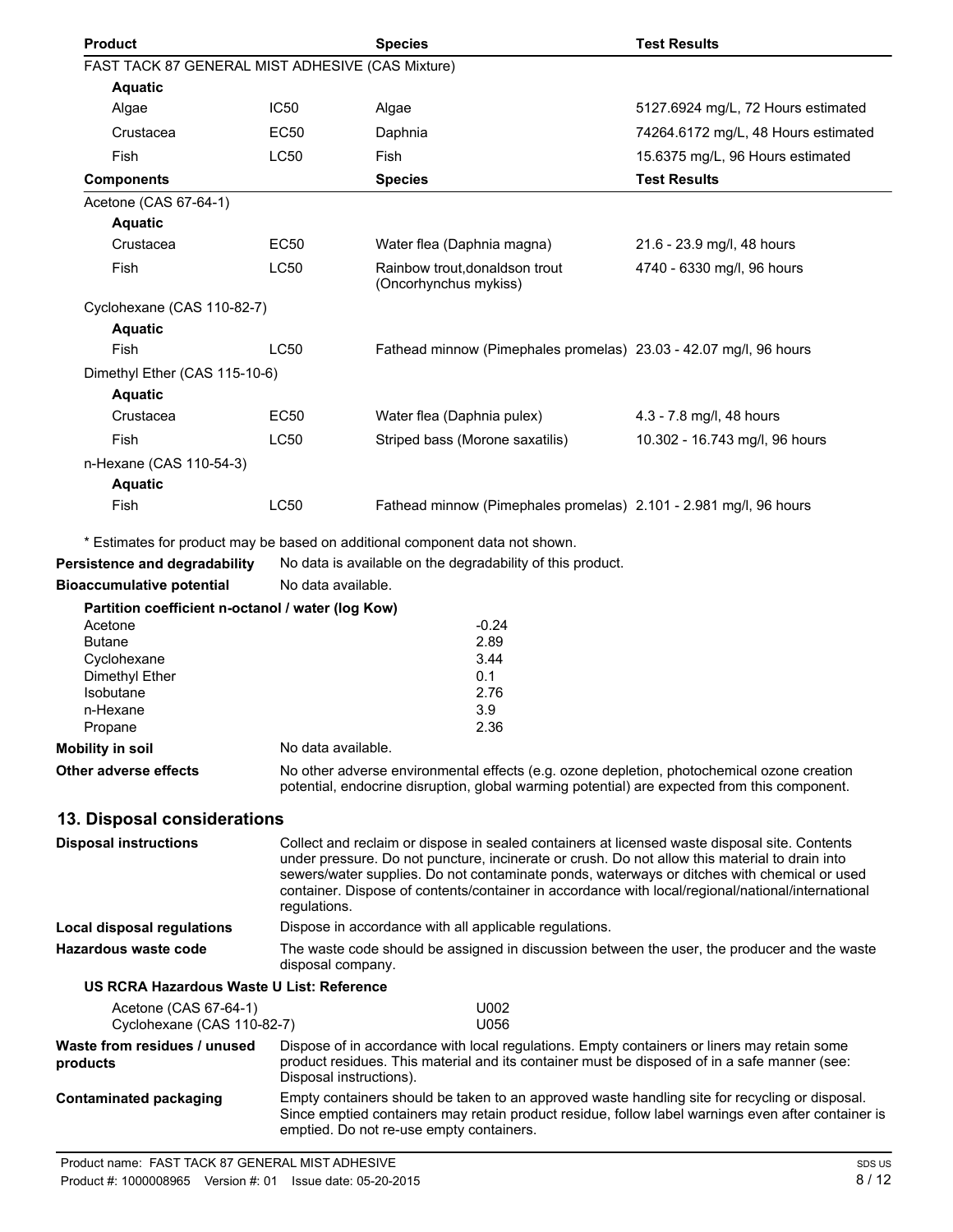# **14. Transport information**

#### **DOT**

| UN number                   | UN1950                                                                                               |
|-----------------------------|------------------------------------------------------------------------------------------------------|
| UN proper shipping name     | Aerosols, flammable                                                                                  |
| Transport hazard class(es)  |                                                                                                      |
| <b>Class</b>                | 2.1                                                                                                  |
| <b>Subsidiary risk</b>      |                                                                                                      |
| Label(s)                    | 2.1                                                                                                  |
| Packing group               | Not applicable.                                                                                      |
|                             | Special precautions for user Read safety instructions, SDS and emergency procedures before handling. |
| <b>Special provisions</b>   | N <sub>82</sub>                                                                                      |
| <b>Packaging exceptions</b> | 306                                                                                                  |
| Packaging non bulk          | None                                                                                                 |
| Packaging bulk              | None                                                                                                 |

This product meets the exception requirements of section 173.306 as a limited quantity and may be shipped as a limited quantity. Until 12/31/2020, the "Consumer Commodity - ORM-D" marking may still be used in place of the new limited quantity diamond mark for packages of UN 1950 Aerosols. Limited quantities require the limited quantity diamond mark on cartons after 12/31/20 and may be used now in place of the "Consumer Commodity ORM-D" marking and both may be displayed concurrently.

#### **IATA**

| <b>UN number</b><br>UN proper shipping name                                    | <b>UN1950</b><br>Aerosols, flammable                                                                 |
|--------------------------------------------------------------------------------|------------------------------------------------------------------------------------------------------|
| <b>Transport hazard class(es)</b>                                              |                                                                                                      |
| <b>Class</b>                                                                   | 2.1                                                                                                  |
| <b>Subsidiary risk</b>                                                         |                                                                                                      |
| Label(s)                                                                       | 2.1                                                                                                  |
| Packing group                                                                  | Not applicable.                                                                                      |
| <b>Environmental hazards</b>                                                   | Yes                                                                                                  |
| <b>ERG Code</b>                                                                | 10L                                                                                                  |
|                                                                                | Special precautions for user Read safety instructions, SDS and emergency procedures before handling. |
| <b>Other information</b>                                                       |                                                                                                      |
| Passenger and cargo<br>aircraft                                                | Allowed.                                                                                             |
| <b>Cargo aircraft only</b>                                                     | Allowed.                                                                                             |
| <b>Packaging Exceptions</b>                                                    | LTD QTY                                                                                              |
| <b>IMDG</b>                                                                    |                                                                                                      |
| <b>UN number</b>                                                               | <b>UN1950</b>                                                                                        |
| UN proper shipping name                                                        | <b>AEROSOLS</b>                                                                                      |
| <b>Transport hazard class(es)</b>                                              |                                                                                                      |
| <b>Class</b>                                                                   | 2.1                                                                                                  |
| <b>Subsidiary risk</b>                                                         |                                                                                                      |
| Label(s)                                                                       | 2.1                                                                                                  |
| Packing group                                                                  | Not applicable.                                                                                      |
| <b>Environmental hazards</b>                                                   |                                                                                                      |
| <b>Marine pollutant</b>                                                        | Yes                                                                                                  |
| <b>EmS</b>                                                                     | Not available.                                                                                       |
|                                                                                | Special precautions for user Read safety instructions, SDS and emergency procedures before handling. |
| <b>Packaging Exceptions</b>                                                    | <b>LTD OTY</b>                                                                                       |
| Transport in bulk according to<br>Annex II of MARPOL 73/78 and<br>the IBC Code | Not applicable.                                                                                      |
| <b>DOT</b>                                                                     |                                                                                                      |
| ◠                                                                              |                                                                                                      |

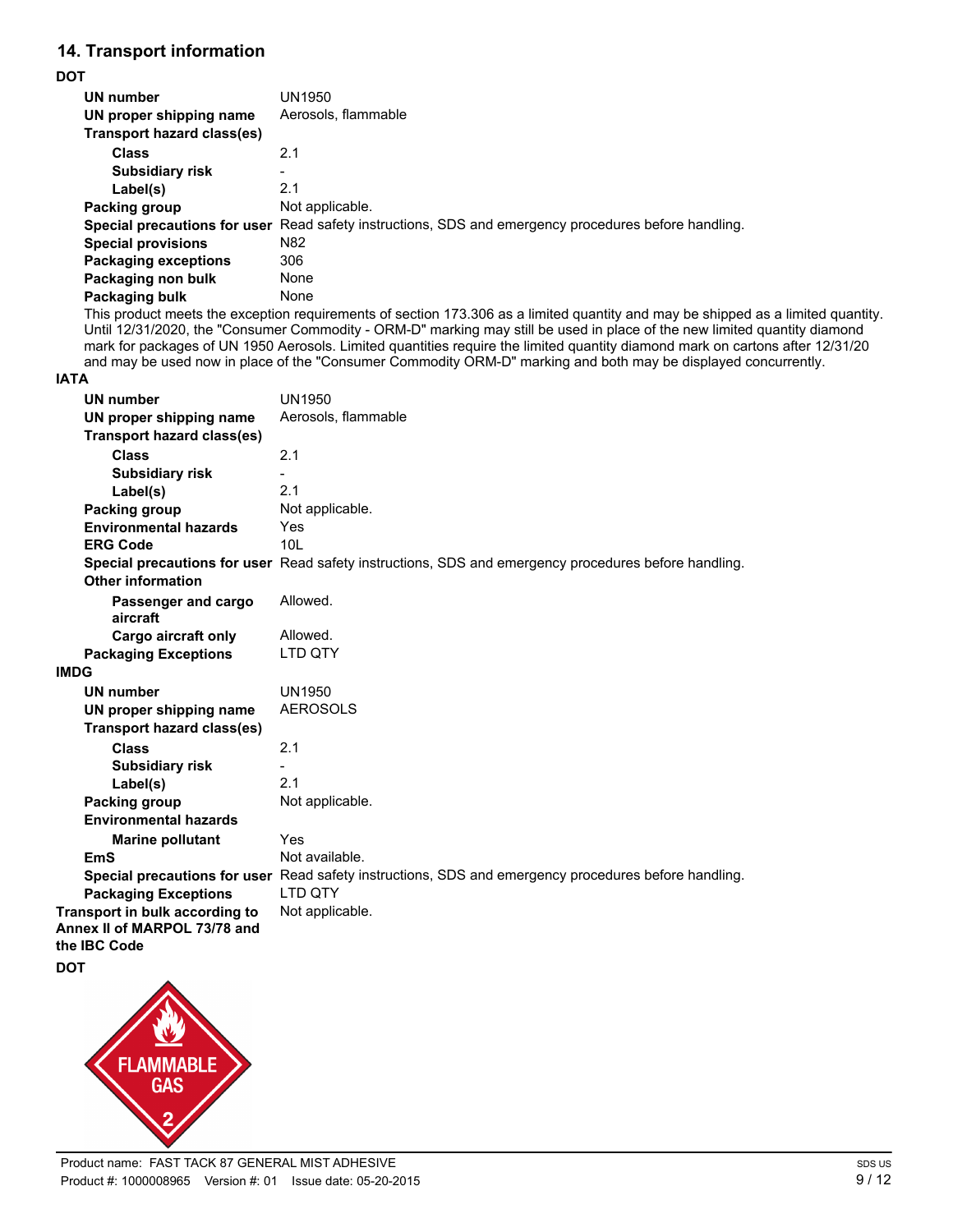**IATA; IMDG**



**Marine pollutant**



**General information** IMDG Regulated Marine Pollutant.

# **15. Regulatory information**

**US federal regulations** This product is a "Hazardous Chemical" as defined by the OSHA Hazard Communication Standard, 29 CFR 1910.1200. All components are on the U.S. EPA TSCA Inventory List.

**TSCA Section 12(b) Export Notification (40 CFR 707, Subpt. D)**

Not regulated.

| Acetone (CAS 67-64-1)<br>Cyclohexane (CAS 110-82-7)          |                                                                                                                                                                                   | Listed.<br>Listed. |
|--------------------------------------------------------------|-----------------------------------------------------------------------------------------------------------------------------------------------------------------------------------|--------------------|
| n-Hexane (CAS 110-54-3)                                      |                                                                                                                                                                                   | Listed.            |
| <b>SARA 304 Emergency release notification</b>               |                                                                                                                                                                                   |                    |
| Not regulated.                                               |                                                                                                                                                                                   |                    |
|                                                              | OSHA Specifically Regulated Substances (29 CFR 1910.1001-1050)                                                                                                                    |                    |
| Not listed.                                                  |                                                                                                                                                                                   |                    |
| Superfund Amendments and Reauthorization Act of 1986 (SARA)  |                                                                                                                                                                                   |                    |
| <b>Hazard categories</b>                                     | Immediate Hazard - Yes<br>Delayed Hazard - Yes<br>Fire Hazard - Yes<br>Pressure Hazard - No<br>Reactivity Hazard - No                                                             |                    |
| <b>SARA 302 Extremely hazardous substance</b><br>Not listed. |                                                                                                                                                                                   |                    |
| SARA 311/312 Hazardous<br>chemical                           | N٥                                                                                                                                                                                |                    |
| SARA 313 (TRI reporting)<br><b>Chemical name</b>             |                                                                                                                                                                                   | <b>CAS number</b>  |
| n-Hexane                                                     |                                                                                                                                                                                   | 110-54-3           |
| Cyclohexane                                                  |                                                                                                                                                                                   | 110-82-7           |
| Other federal regulations                                    | $\bigcap_{i=1}^n A_i$ and $\bigcap_{i=1}^n A_i$ and $\bigcap_{i=1}^n A_i$ and $\bigcap_{i=1}^n A_i$ and $\bigcap_{i=1}^n A_i$ and $\bigcap_{i=1}^n A_i$ and $\bigcap_{i=1}^n A_i$ |                    |

| <b>Chemical name</b> | <b>CAS number</b> | % by wt.   |  |
|----------------------|-------------------|------------|--|
| n-Hexane             | 110-54-3          | 10 - 20    |  |
| Cyclohexane          | 110-82-7          | $2.5 - 10$ |  |

#### **Other federal regulations**

### **Clean Air Act (CAA) Section 112 Hazardous Air Pollutants (HAPs) List**

n-Hexane (CAS 110-54-3)

**Clean Air Act (CAA) Section 112(r) Accidental Release Prevention (40 CFR 68.130)**

Butane (CAS 106-97-8) Dimethyl Ether (CAS 115-10-6) Isobutane (CAS 75-28-5) Propane (CAS 74-98-6)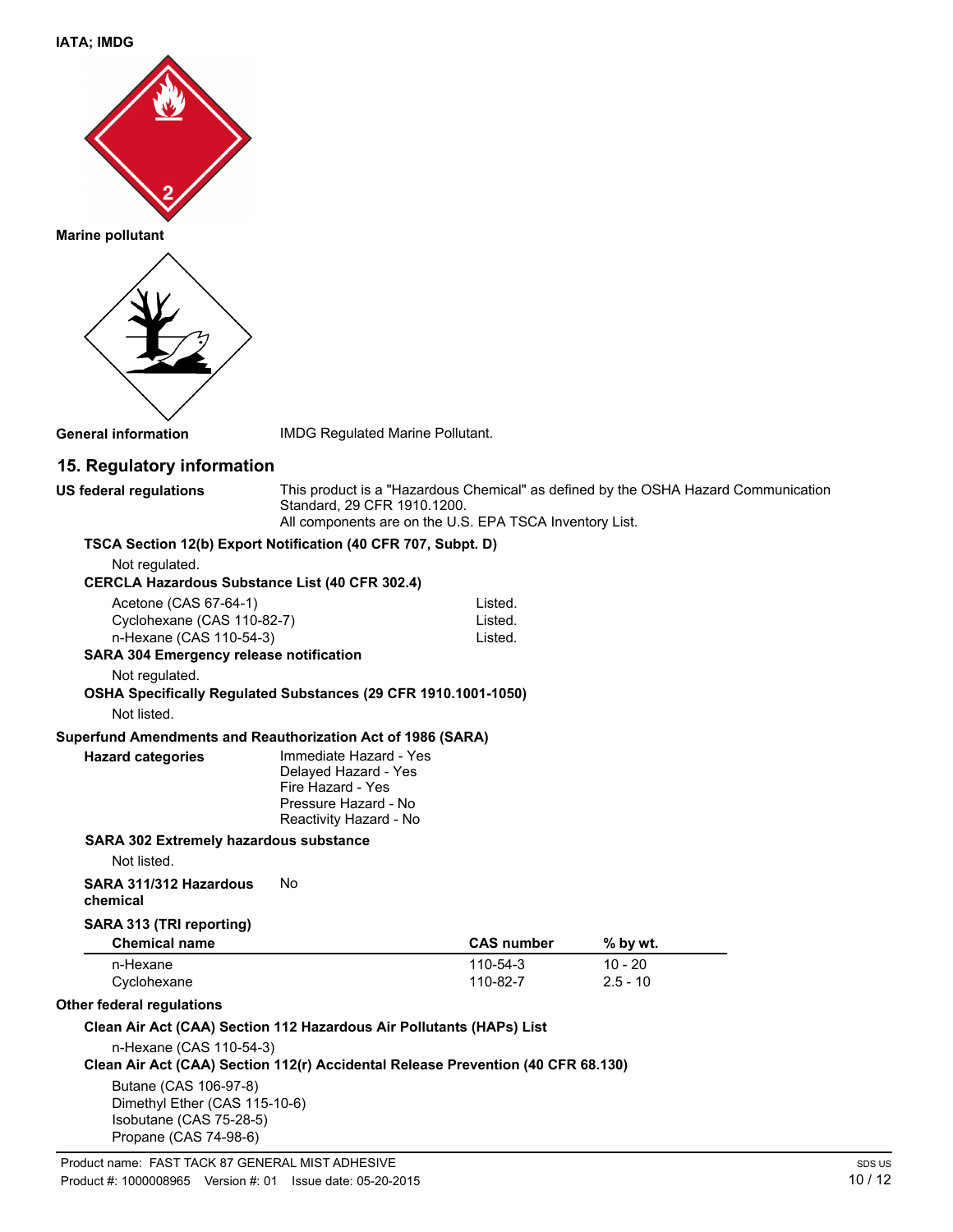**Safe Drinking Water Act (SDWA)** Not regulated. **Drug Enforcement Administration (DEA). List 2, Essential Chemicals (21 CFR 1310.02(b) and 1310.04(f)(2) and Chemical Code Number** Acetone (CAS 67-64-1) 6532 **Drug Enforcement Administration (DEA). List 1 & 2 Exempt Chemical Mixtures (21 CFR 1310.12(c))** Acetone (CAS 67-64-1) 35 %WV **DEA Exempt Chemical Mixtures Code Number** Acetone (CAS 67-64-1) 6532 **US state regulations US. Massachusetts RTK - Substance List** Acetone (CAS 67-64-1) Butane (CAS 106-97-8) Cyclohexane (CAS 110-82-7) Dimethyl Ether (CAS 115-10-6) Isobutane (CAS 75-28-5) n-Hexane (CAS 110-54-3) Propane (CAS 74-98-6) **US. New Jersey Worker and Community Right-to-Know Act** Acetone (CAS 67-64-1) Butane (CAS 106-97-8) Cyclohexane (CAS 110-82-7) Dimethyl Ether (CAS 115-10-6) Isobutane (CAS 75-28-5) n-Hexane (CAS 110-54-3) Propane (CAS 74-98-6) **US. Pennsylvania Worker and Community Right-to-Know Law** Acetone (CAS 67-64-1) Butane (CAS 106-97-8) Cyclohexane (CAS 110-82-7) Dimethyl Ether (CAS 115-10-6) Isobutane (CAS 75-28-5) n-Hexane (CAS 110-54-3) Propane (CAS 74-98-6) **US. Rhode Island RTK** Acetone (CAS 67-64-1) Butane (CAS 106-97-8) Cyclohexane (CAS 110-82-7) Dimethyl Ether (CAS 115-10-6) Isobutane (CAS 75-28-5) n-Hexane (CAS 110-54-3) Propane (CAS 74-98-6) **US. California Proposition 65** California Safe Drinking Water and Toxic Enforcement Act of 1986 (Proposition 65): This material is not known to contain any chemicals currently listed as carcinogens or reproductive toxins. **International Inventories Country(s) or region Inventory name On inventory (yes/no)\*** Australia **Australian Inventory of Chemical Substances (AICS)** No **No** Canada Domestic Substances List (DSL) Yes Canada Non-Domestic Substances List (NDSL) No China **Inventory of Existing Chemical Substances in China (IECSC)** No No Europe **European Inventory of Existing Commercial Chemical Chemical Chemical Chemical Chemical Chemical Chemical Chemical Chemical Chemical Chemical Chemical Chemical Chemical Chemical Chemical Chemical Chemical Chemical C** Substances (EINECS) Europe **European List of Notified Chemical Substances (ELINCS)** No Notice Allem Notice 1, 1996 Japan **Inventory of Existing and New Chemical Substances (ENCS)** No No Korea **Existing Chemicals List (ECL)** No and the existing Chemicals List (ECL) No and the existing Chemicals List (ECL) New Zealand New Zealand Inventory No Philippines **Philippine Inventory of Chemicals and Chemical Substances** No Ro (PICCS)